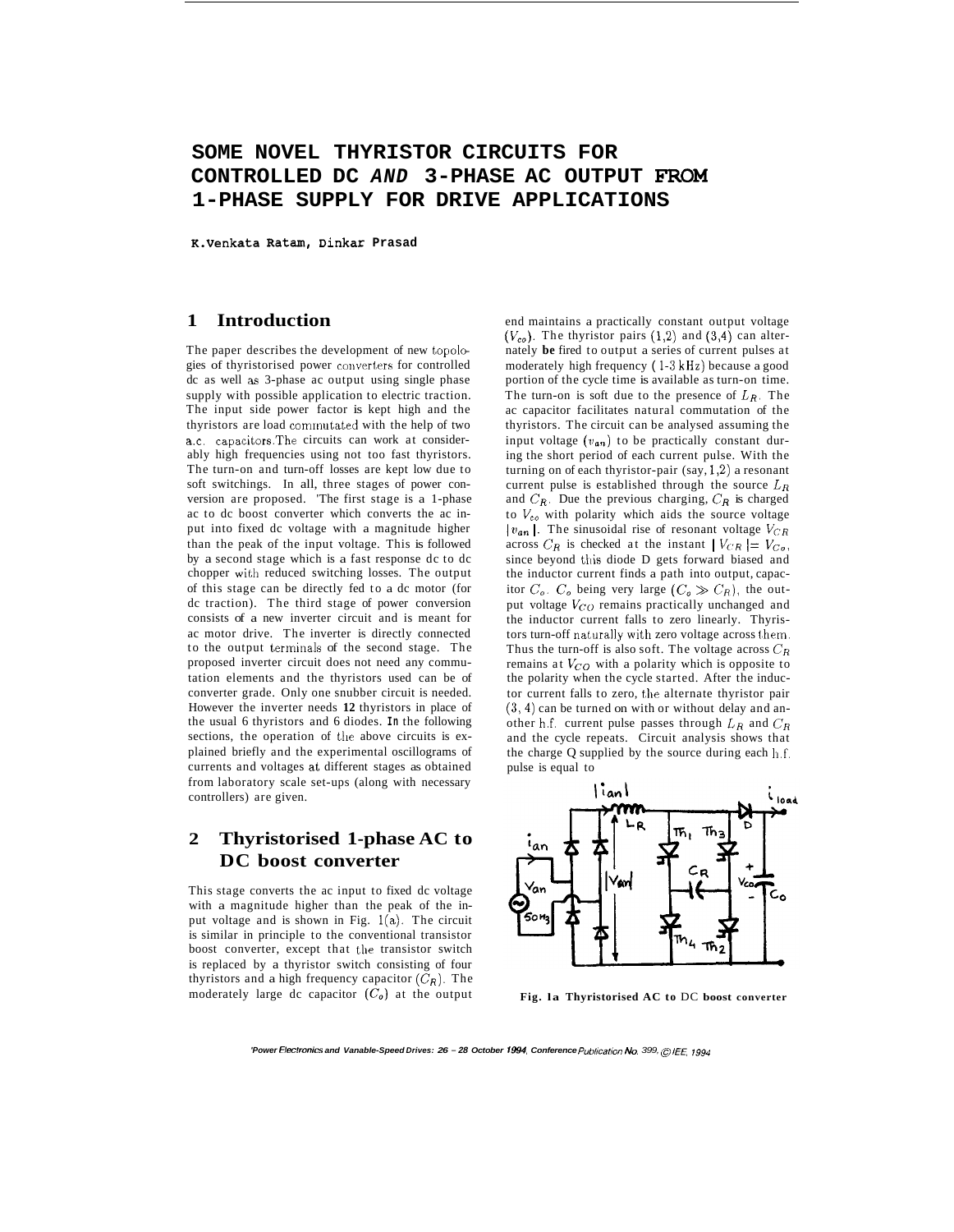$$
Q = 2C_R \frac{V_{CO}^2}{V_{CO} - |v_{an}|}
$$
 (1)

Now if the triggering frequency of the thyristors 'f' is made to vary with time, the a.c. source current  $i_{an}(t)$ , averaged over a small interval of time is given bv

$$
i_{an}(t) = 4f(t) C_R \frac{V_{CO}^2}{V_{CO} - |v_{an}|} \tag{2}
$$

In the above equation the effect of high frequency ripple on the a.c. source current is neglected. In other words,  $i_{an}(t)$  is the lime average of the a.c. source current but this averaging is done over a very small time period (much smaller than the supply cycle period). The said h.f. ripples in the line current'



**Fig. lb Supply current pulses during one halt cycle (the**oretical)

can be filtered easily using less bulky filtering elements. Barring h.f. ripples, the input current  $i_{an}(t)$ can be made proportional to the instantaneous voltage  $v_{an}(t)$  if the triggering frequency is chosen as

$$
f(t) = K_G \frac{|v_{an}| (V_{CO} - |v_{an}|)}{V_{CO}^2}
$$
 (3)

where  $K_G$  is proportionality constant. With  $f(t)$ ' modulated **as** per the above equation,

$$
i_{an} = 4C_R K_G v_{an} \tag{4}
$$

making the input current to be in phase with the supply voltage, thus making the input pf unity (except for the  $h.f.$  ripple). Fig 1(b) shows the theoretical distribution of supply current pulses during half cycle of the supply using the above control law. It can be seen that the pulse frequency is zero at either end of the half cycle and reaches its maximum value at the centre of the half cycle of the supply. The maximum value itself can be changed by changing the gain factor  $K_G$ , which in turn changes the rms current drawn from the supply.

#### **2.1 Design considerations**

It is shown in [3] that a choice of  $V_{CO} = 2v_{an}$  max is optimum from the consideration of thyristor ratings and available circuit turn-off time. The values of *LR*  and *CR* decide the maximum attainable switching frequency and the maximum output power to the load for a given input voltage. The selection of *C,*  is based on permissible ripple voltage at the output. **A** design example worked out in **[3]** shows that a 1 **MW** converter using thyristors with 50  $\mu$ s turn-off time from 1-phase 1500 V (rms) supply and with an output d.c. volts of 5000 **V**, requires  $L_R = 61 \mu$ H and  $C_R = 3.3 \,\mu\text{F}$ . For 10 % ripple, dc capacitor required is  $1275 \mu$ F. The thyristor ratings work out to be 1700 **A,** 5000 **V.** 

An analog controller for closed-loop modulation of frequency as per eqn. **(3)** is built on laboratory scale and tested. The gain  $K_G$  is controlled depending on the departure of *Vco* from a reference voltage  $V_{CO}^*$ . For protection against overloading and shortcircuit at the output, the input side diode rectifier in Fig.1(a) is replaced by a semiconverter. The firing angle of the thyristors in the semiconverter is kept at zero for normal (healthy) conditions. During overload or short circuit as the output  $V_{CO}$  rapidly decreases and when it falls below a threshhold value, the thyuristor firing angles are delayed by nearly 180°,thus reducing the input voltage to zero. The cscillograms of &he supply current (unfiltered) are shown in Fig.  $2(a)$  and  $2(b)$  for low load and high load conditions. The crowding of the current pulses at the instants the supply voltage reaches peak values can be clearly seen. Fig.  $2(c)$  shows the waveform of the filtered and unfiltered supply current while Fig. 2(d) shows the waveforms of the supply voltage and supply current. The in-phase nature of the supply current can be clearly seen in Fig. 2(d).

### **3 Fast response DC to DC converter with reduced switching losses**

'The boost converter of the preceeding section is followed by a fast response dc to dc chopper with reduced switching losses and is shown in Fig. **3.** This forms the second stage of power conversion. The circuit is a modified version of the load cornmutated chopper proposed by Dewan et a1 **[l].** The modification is by way of putting small saturable reactors in series with each thyristor to reduce the turn-on losses without hampering the operating frequency of the original chopper. (Dewan's chopper has two important features: it can be operated at moderately high frequencies because a good portion of the cycle time is available **as** turn-off time and since the turn-off is soft, the corresponding turn-off loss is also small.)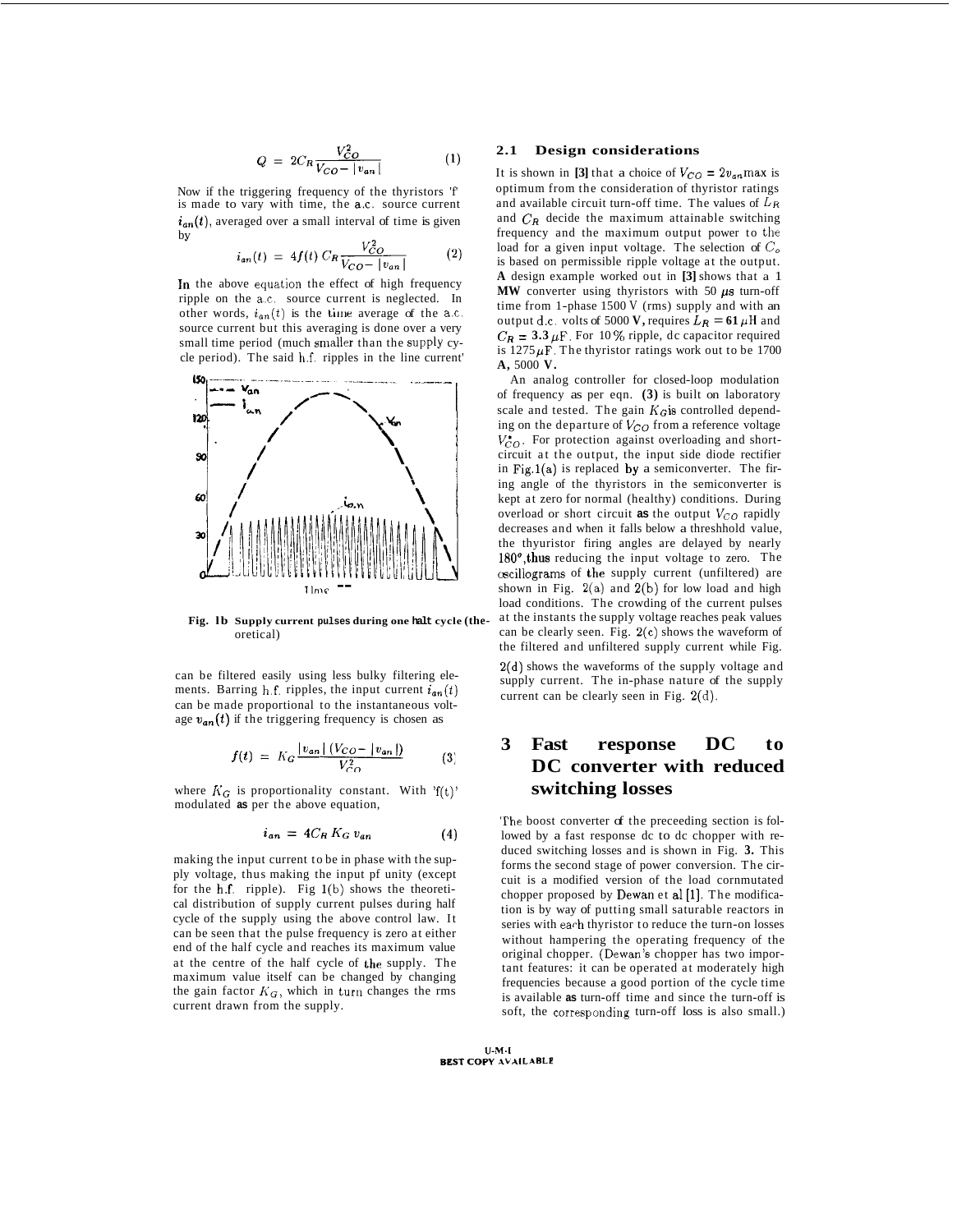

**Fig. 2** Experimental oscillograins for **the** boost converter

- Supply current For low power output **(a)**
- Supply current for high power output (b)
- Unfiltered and filtered supply currents *(c)*
- (d) Input voltage arid (unfiltered) supply current



**Fig. 3 Load cornmutated** chopper **with** proposed modification

For inductive loads, the output consists of a series of saw-tooth shaped voltage pulses (with a peak value **cqual** to twice tlie dc input value), each pulse delivering an energy of  $2Cv_{co}^2$  to the load. The output power can be controlled by modulating the chopper frequency (usually in the range of  $1$  to  $4$  kHz). A detailed analysis of the chopper with saturable reactors is given in [3]. The reactors are designed to saturate at. *a* small portion (about 5 %) of the full load current.. The reactors not only limit the turnon  $\$$  of tlie thyristors to a low value but also keep the turn-on losses low. The accompanying (high) parallel resistors R are put to suppress the transient voltage arising due to abrupt cessation of current in thyristors. Losses in the resistors (which take place only during turn-on time) can be kept low (to about  $1.5\%$ ) of rated output if properly chosen. The out**put** of the cliopper can be used to directly feed a separately excited dc motor. An analog controller is designed and built to control the current (and hence torque) of a laboratory size dc motor. The controller is provided with safe guards against commutation failure and loss of field. The details are given in [3]. Fig.  $4(a)$  shows the experimental oscillograms of load current, and voltage when the chopper is operated at 4 kHz with a passive R-L load. Fig. 4(b) shows the soft turn-off and characteristic of the chopper. The traces show the current and voltage of any one thyristor. It can be seen that the current falls to zero with negligible voltage across the device. Fig.  $4(c)$  shows the traces of thyristor current and the voltage across the saturable reactor. It can be seen that at the turn-on, all the voltage appears across tlie reactor (as a spike) and the turn-on of the thyristor is soft. Fig. 4(d) shows the load current and chopper output voltage when the chopper is feeding a separately excited dc motor and when the armature current is maintained constant at a set value (5 **A)** by the controller. Fig. 4(e) shows the speed-time curve of the motor while accelarating from rest at constant set value of the armature current. Fig.  $4(f)$  shows how the power input, to the motor is automatically reduced (by reduction of the chopper frequency) when there is an accidental loss of field while the motor is running.

## **4 A new thyristorised inverter without commutation elements**

The third stage of power conversion (Fig. 5) consists of a new inverter circuit and is meant for ac motor drive. The inverter is directly connected to the second stage (dc to dc chopper). No additional commutation elements are needed and the thyristors used can be of converter grade. Only one snubber circuit at the input of the inverter **is** sufficient. How-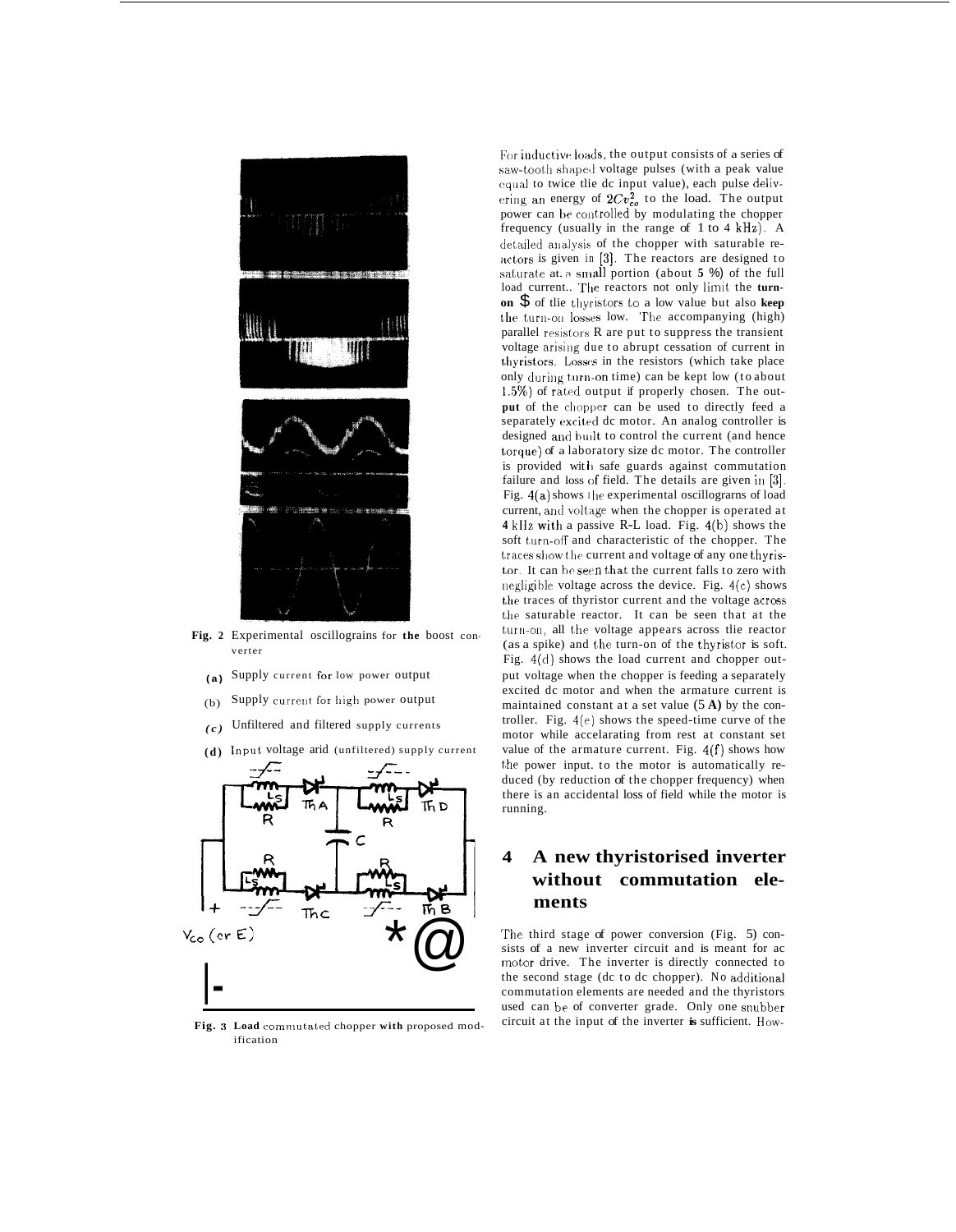



arm.current (top) & arm. voltage (bottom) under field loss

Fig. 4 Current and voltage oscillograms of the modified chopper



Fig. 5 Topology of the new inverter circuit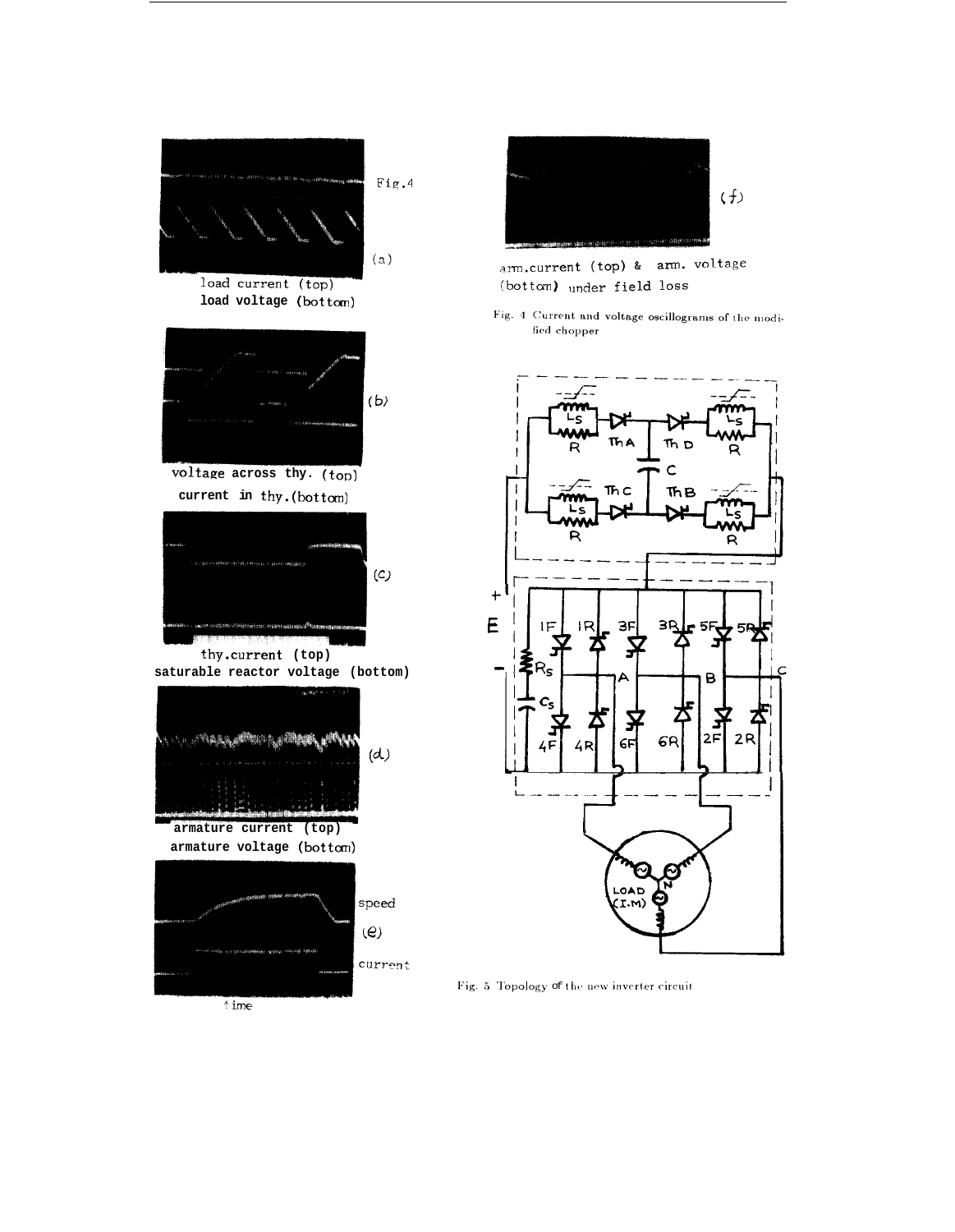ever, the inverter requires 12 thyristors: 6 forward thyristors  $(Th_{1F}$  ....  $Th_{6F}$ ) connected in usual fashion with the other 6 thyristors  $(Th_{1R}, \ldots, Th_{6R}),$ which can be of reduced current rating, connected in the reverse direction. The output voltage of the inverter has an envelope similar to that of a conventional quasi-square wave, with each subinterval of 60" consisting of a number of saw-tooth shaped  $h.f.$ voltage pulses output by the chopper circuit, Fig. *6* . The zero-voltage period between two successive h.f. pulses is controlled by turning on suitably the reverse connected thyristors to facilitate free-wheeling of the load current. While switching can be very fast within each  $60^\circ$  interval, extended commutation time is required during the change over from one 60" period to the next ,i.e., when the forward thyristors undergo commutation. The schematic triggering pattern of the gate pulses to the different thyristors of the inverter and those of the chopper are shown in Fig. **7.** It can be seen that all the forward thyristors have gate pulses exactly like in a conventional inverter (i.e., nearly 180' duration)and in the usual sequence  $1, 2, 3, \ldots, 6, 1$ . The reverse thyristors have basically gate pulses of 60" duration in the sequence **3,4,5,..2,3.** The reverse thyristors in addition to the above get gate pulses of short duration just before the corresponding forward thyristors are gated (Fig. 7). The operation of the inverter in steady state can be explained **as** follows. Consider an instant somewhere in the middle of the sub-interval of 60" when  $Th_{1F}$ , *ThzF* and *Th3F* are gated. During this sub-interval, gate pulse is also present for  $Th_{5R}$ . Now as soon as  $Th_A$  and  $Th_B$  of the chopper are fired, a voltage of amplitude **2E will** appear across the inverter input. This will result in the conduction of all the gated forward thyristors, i.e.,  $Th_{1F}$ ,  $Th_{2F}$  and  $Th_{3F}$ . If the load curent is assumed constant during **a** small interval of time, the inverter input voltage falls linearly, as the capacitor in the chopper starts charging towards opposite polarity. When the input voltage to the inverter becomes slightly negative,  $Th_{5R}$  gets automatically forward biased and starts conducting.  $Th_{2F}$ 



iral)

gets reverse biased and turns off. At the same time the load current free-wheels through  $Th_{1F}$ ,  $Th_{3F}$  and  $Th_{5R}$ . Since  $Th_{2F}$  is off,  $Th_A$  and  $Th_B$  of the chopper also stop conduction. Subsequently, when gate pulses are given to  $Th_C$  and  $Th_D$  of the chopper, the inverter voltage jumps once again to  $2E$  and  $Th_{1F}$ ,  $Th_{2F}$  and  $Th_{3F}$  start conducting and  $Th_{5R}$  turns off. This mode is once again followed by the freewheeling of the load through  $Th_{1F}$ ,  $Th_{3F}$  and  $Th_{5R}$ . Thus, a series of saw-tooth shaped voltage pulses appear across the input of the inverter and the corresponding load terminals. Transfer of current from  $Th_{2F}$ to  $Th_{5R}$  and vice-a-versa can be very fast. Now, at the end of the 60<sup>°</sup> period  $Th_{1F}$  is to be turned off and  $Th_{4F}$  is **to** be turned on. For this purpose the freewheeling of the load current is allowed through  $Th_{4R}$ ,  $Th_{6R}$  and  $Th_{2F}$  by applying gate pulses to  $Th_{4R}$  and  $T_{6R}$  and removing gate pulse to  $Th_{5R}$ .  $Th_{2F}$  gate pulse continues to exist. This mode is extended for considerable time so that  $Th_{1F}$  is turned off and regains its forward blocking capability. For the next  $60^\circ$ , gate pulses are present for  $Th_{2F}$ ,  $Th_{3F}$ and  $Th_{4F}$  and also for  $Th_{6R}$ . Gate pulse for  $Th_{4R}$  is removed (see Fig. 7). During this  $60^\circ$  interval, the powering mode occurs when  $Th_{2F}$ ,  $Th_{3F}$  and  $Th_{4F}$ are forward biased and freewheeling occurs through  $Th_{2F}$ ,  $Th_{6R}$  and  $Th_{4F}$ . Because of the current lag,  $Th_{4F}$  may not conduct immediately even though it is gated, the current being carried by  $Th_{4R}$ . However after an angle  $\phi$  ( $\phi$  being the pf angle of the load), current flows through  $Th_{4F}$  and  $Th_{4R}$  turns off. Reference **[3]** gives more details regarding the different, modes of operation. In [3] an alternative inverter circuit using 6 forward thyristors, **2** reverse thyristors and 6 diodes is also presented. The power flow into the load is solely controlled by the chopper frequency, since each switching of the chopper thyristor pair results in a fixed amount of energy being transferred to the load. One limitation of the proposed inverter is that it cannot supply loads with pf less than **0.5** lag. Still this is not a serious limitation since the pf of the induction motor can be kept higher than **0.5** by feedback control of the slip-speed which is generally used in variable speed IM drive. An analog controller is built to provide the necessary gate pulses to the inverter (as mentioned above) and tested to control the speed of **a** laboratory size IM. Typical oscillograms of voltages and currents at different points are shown in Fig. 8. Reference **[3]** discuses the dynamic braking aspects of the motor as well.

#### *5* **Conclusions**

The circuits proposed in this paper have tried to utilise the maximum switching capability of the thyristors and **as** a result even converter grade thyristors can be used while maintaining a high switching frequency(1 to **3 kHz).** The supply(1-phase ) side **pf**  is high and the h.f. frequency ripple current can be filtered out with less bulky filtering circuits. The cir